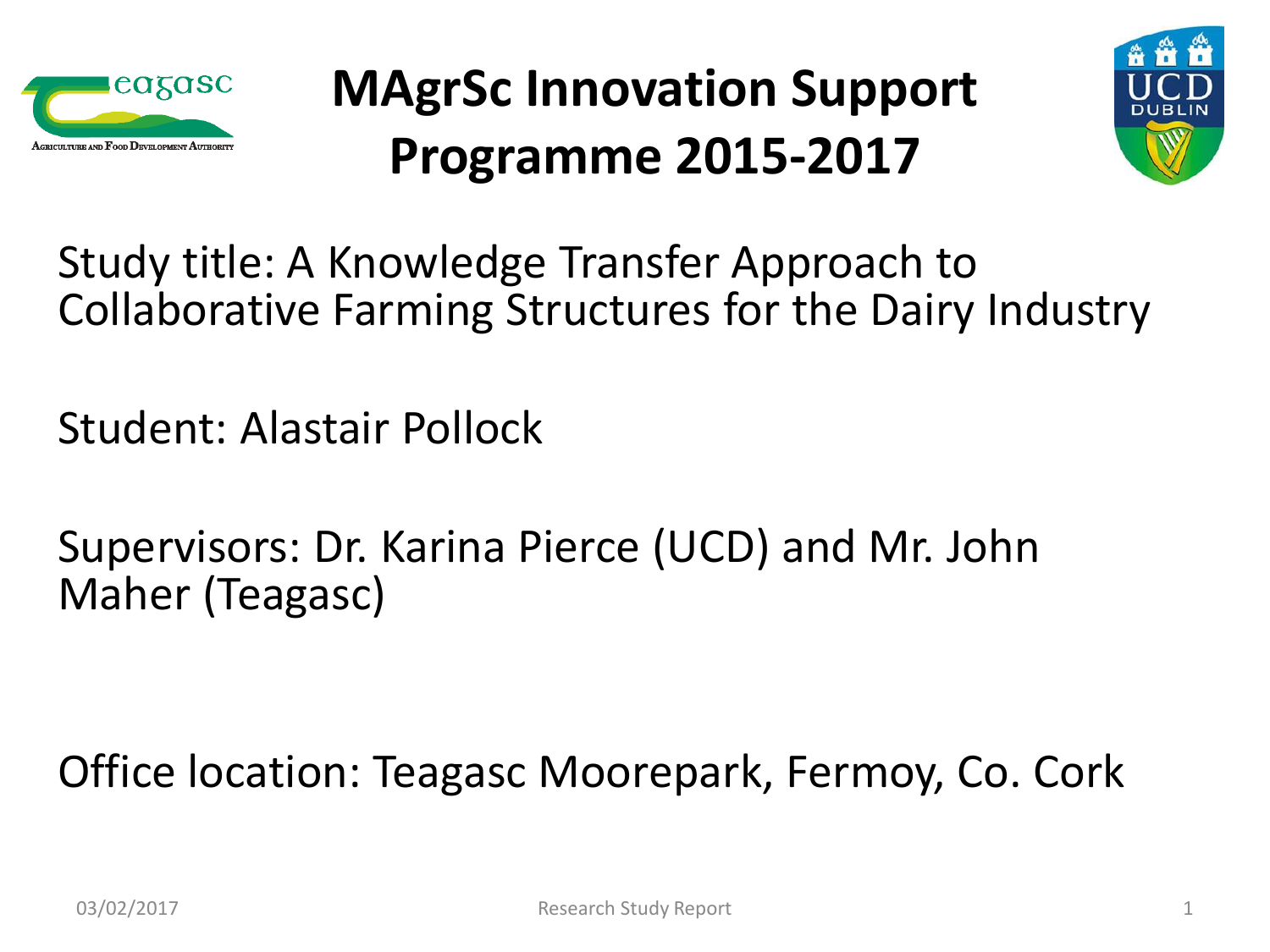# Study Objectives

1. To establish the future aspirations of the high profit dairy farmers (HPDF) in terms of collaborative farming structures (CFS)

2. To assess the opportunities and challenges that they may face in the future in relation to CFS

3. To design and develop a CFS guide for the dairy industry with the assistance of an industry working group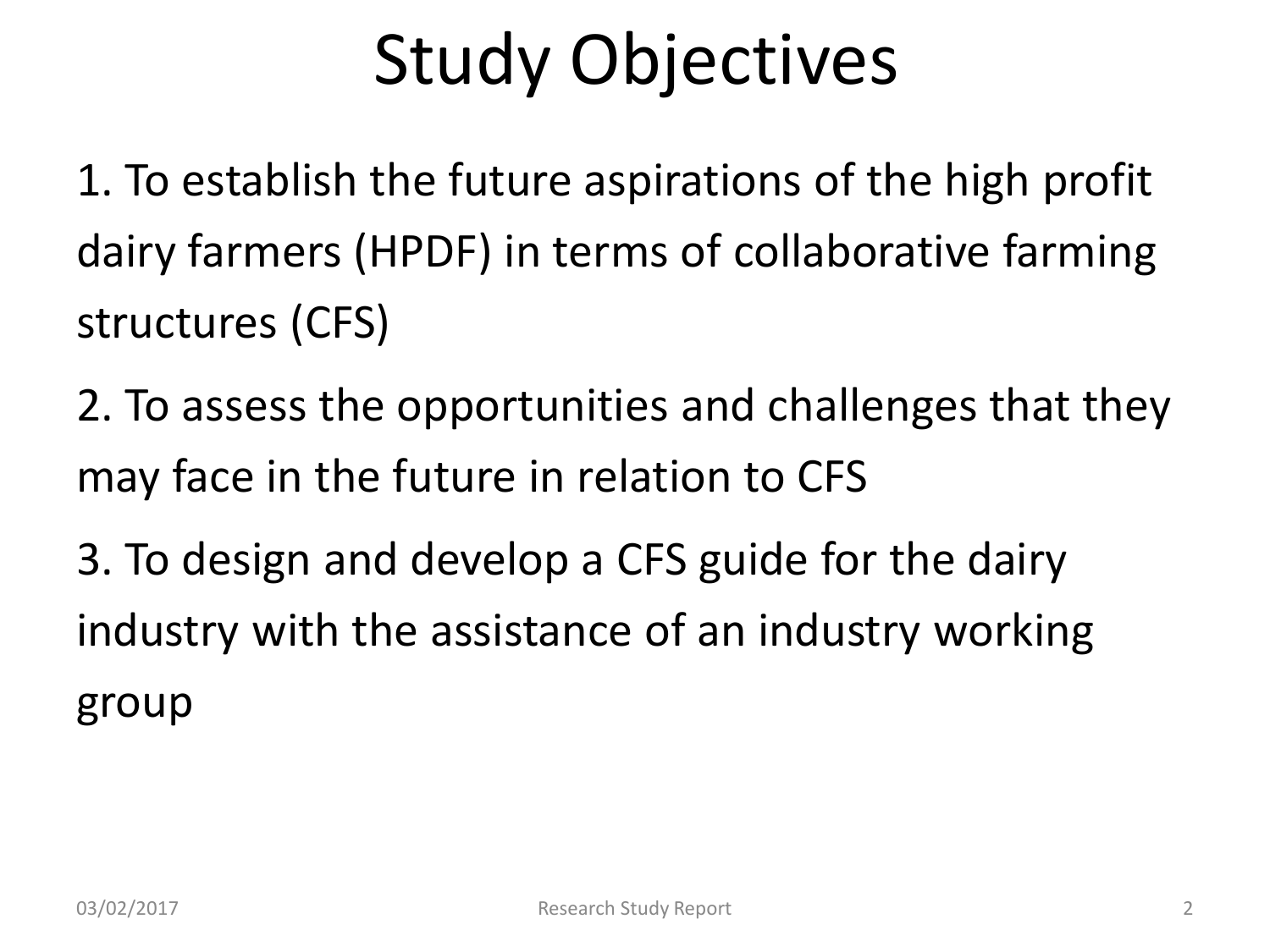## **Methodology**

Analysis of secondary data: financial(e-PM)and grass production (PastureBase & AgriNet) to establish current farm performance

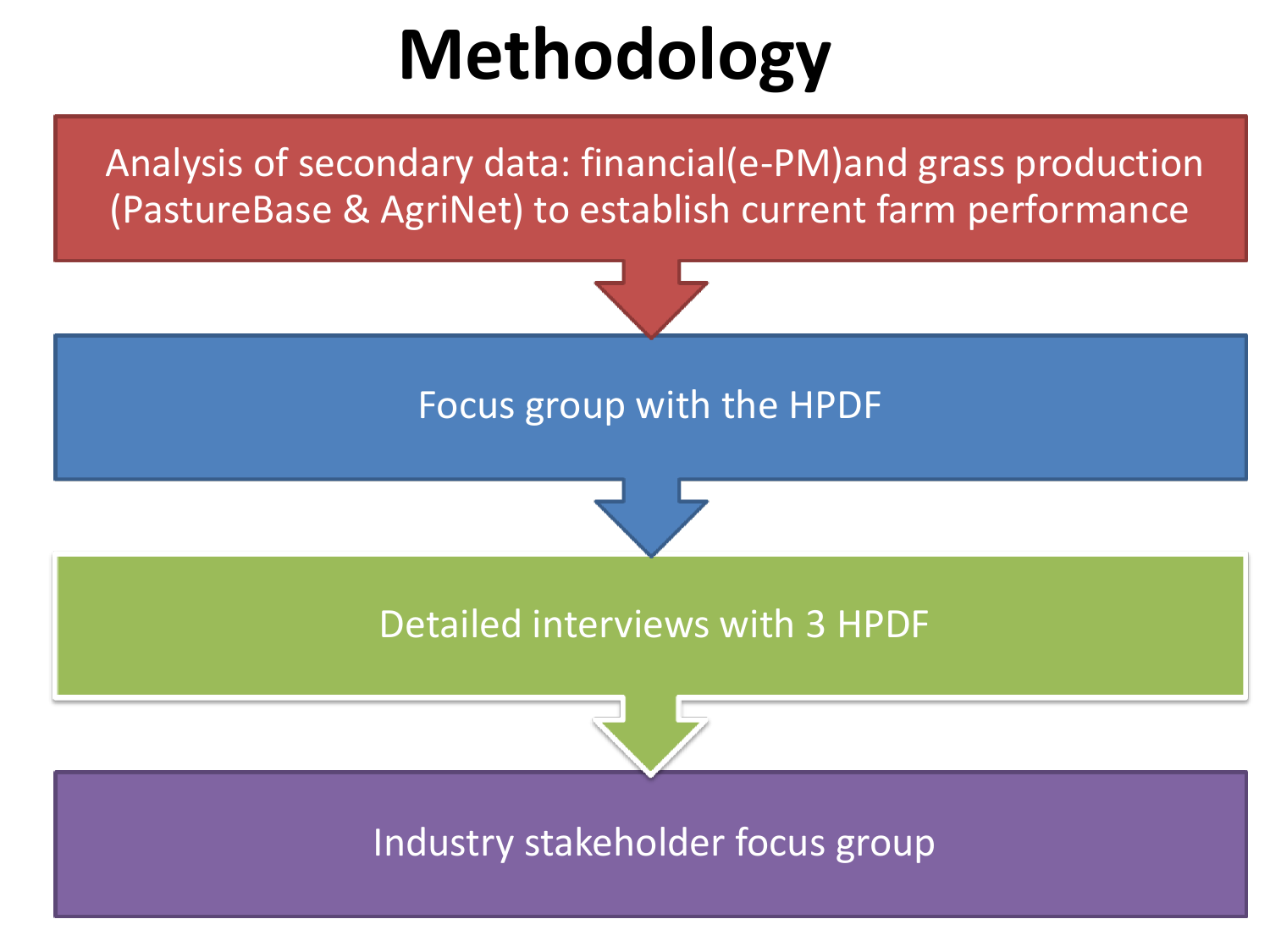# Thesis Structure / Chapters

#### **Chapter 1**

• The first chapter serves as an introduction to the study. It provides a background and outlines the rationale, methodologies used, research objectives, sample size, utility and layout of the thesis.

#### **Chapter 2**

• The second chapter reviews the current literature relating to industry targets, Irish dairy farm characteristics, farm profitability, farmer decision making and innovation and collaborative farming structures– benefits, barriers, examples in Ireland and internationally and finally competencies required for effective collaboration.

#### **Chapter 3**

• Chapter three presents the secondary data analysis, findings of the HPDF focus group, HPDF interviews and the industry stakeholder focus group.

#### **Chapter 4**

• This chapter serves to summarise the main findings of the research in relation to the objectives, conclusions and recommendations from this thesis which shall benefit the dairy industry in the future.

#### **References**

#### **Appendices**

• Letter to HPDF, focus group summary, interview template and industry stakeholder email.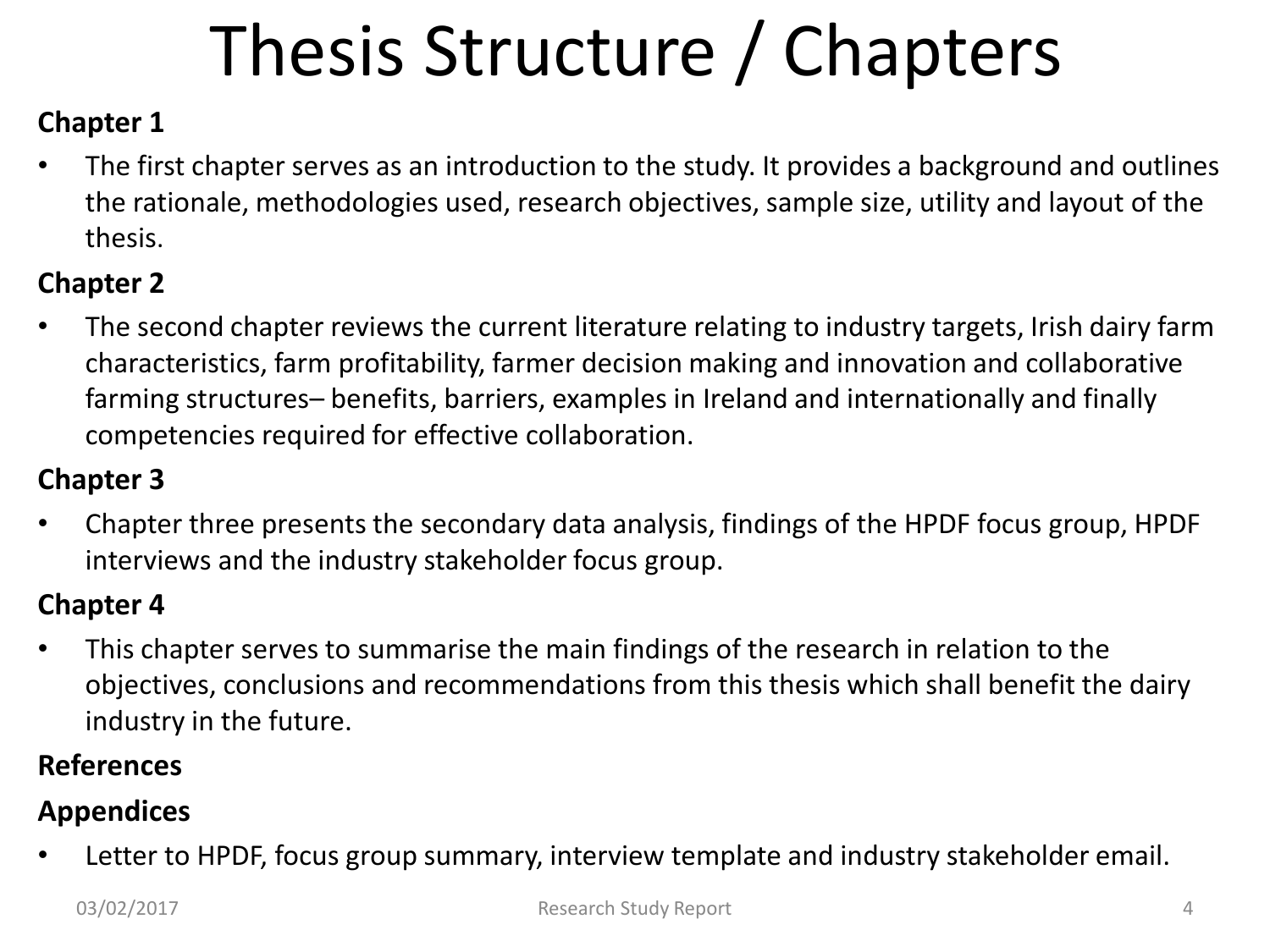## Key Findings

#### *Objective 1: To establish the future aspirations of the HPDF in terms of collaborative farming structures*

- Use CFS to progress their business
- HPDF have a desire to facilitate succession and to acquire more cows, land and/or labour
- Education needed for many industry stakeholders
	- Knowledge of many industry stakeholders deficient
	- Lack of trust with many industry stakeholders
- A need for specialised personnel in this area
- An independent broker may be needed to facilitate the "win-win" for both parties in these arrangements
- Support needed for farmers interested in contract heifer rearing
- Information needs to be farmer friendly

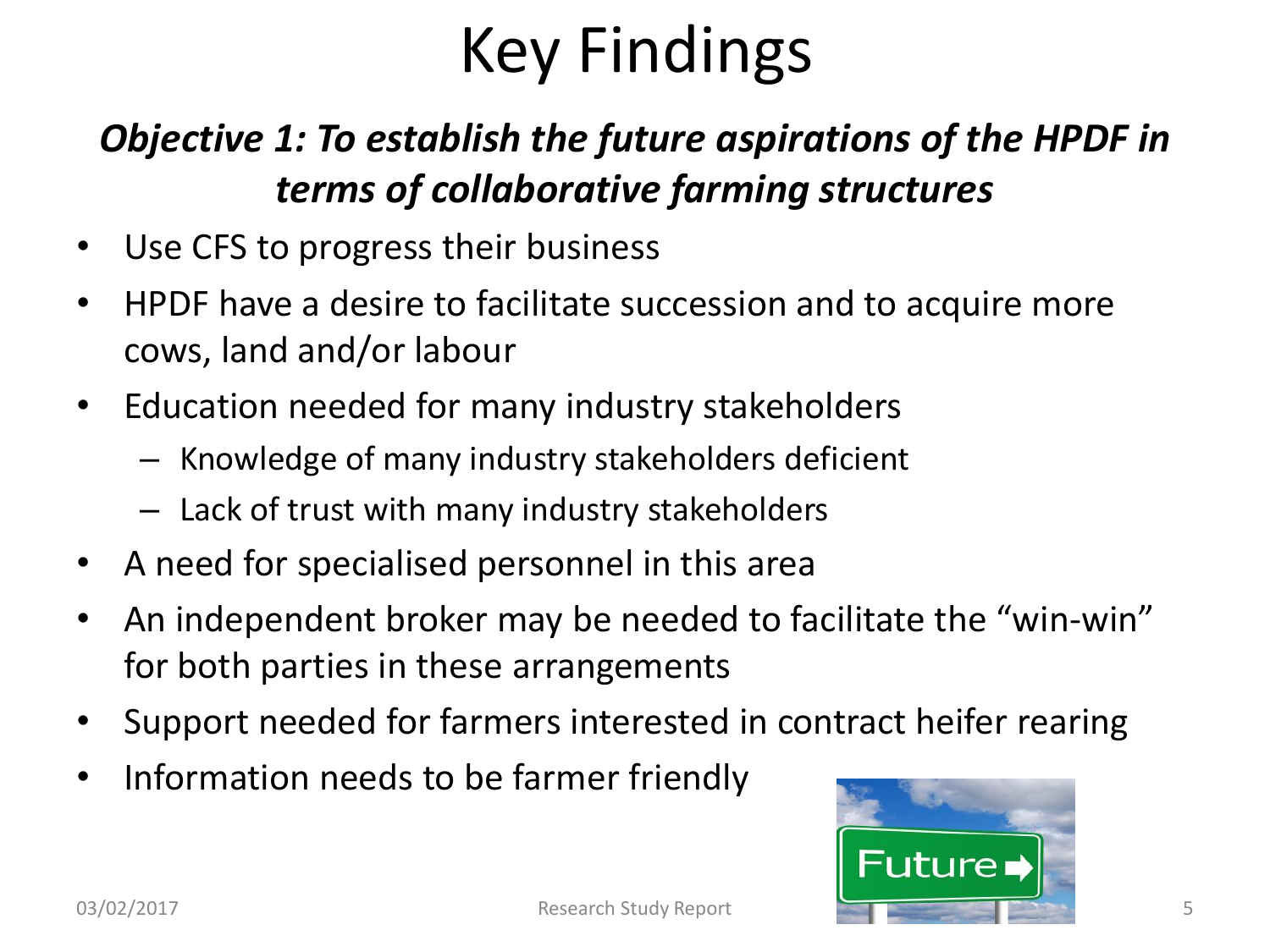## Key Findings

#### *Objective 2: To assess the opportunities and challenges that they may face in the future in relation to collaborative farming structures*

- HPDF are ready to avail of any opportunities keep extra heifers
- CFS provide the opportunity to progress the business forward in terms of cow numbers and farm size
- CFS can address challenges such as succession and availability of skilled labour
	- Important to make farming attractive to the next generation
		- "I'm very careful at the minute to try and be home early and I don't bring him up to the yard on a bad day. I want to make it look attractive to him as a few years down the road I would be open to change because that's the way the world is going"
	- Collaboration provides shared responsibility and security to both parties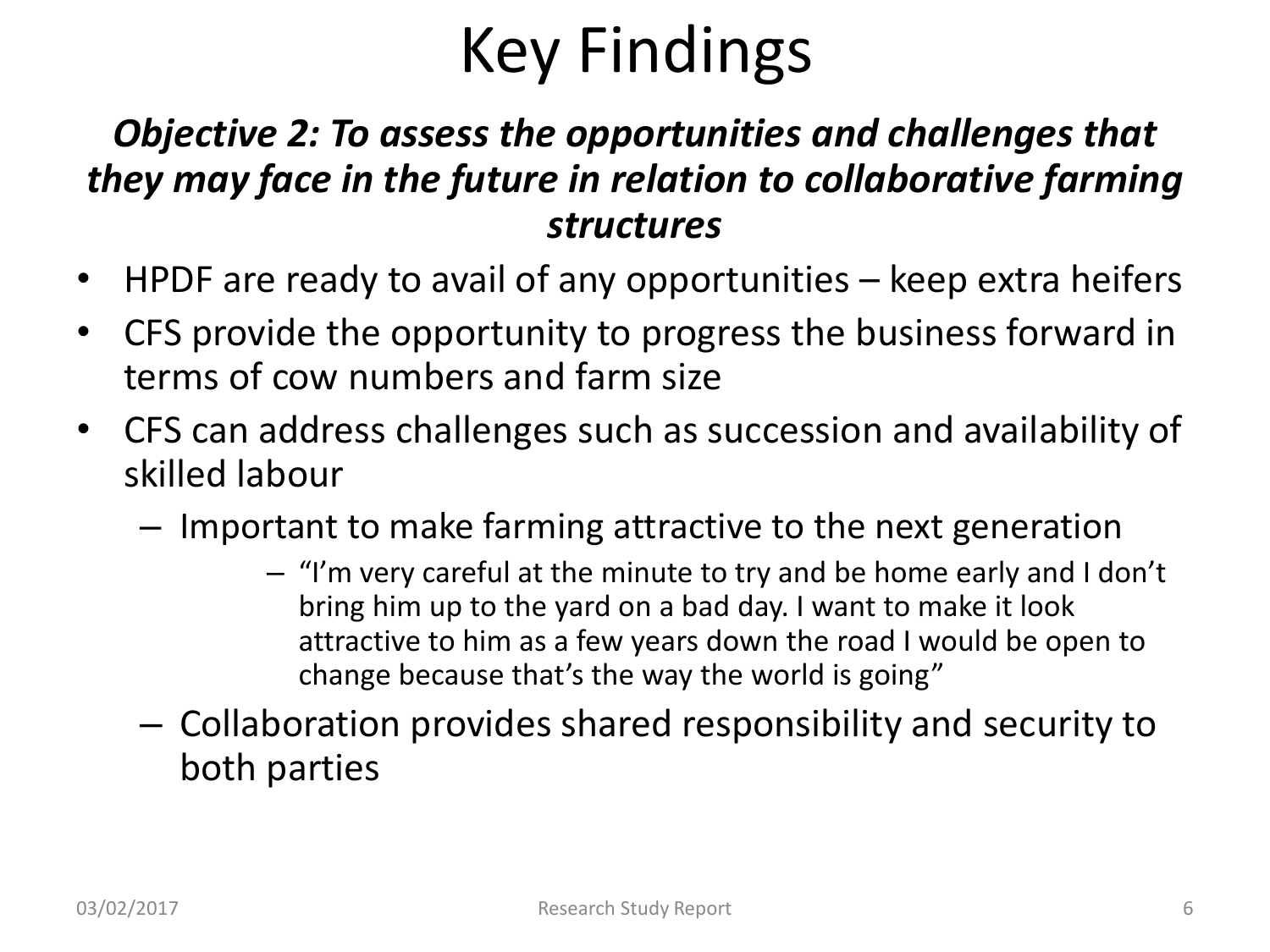### **Challenges to Collaborative Farming Structures**

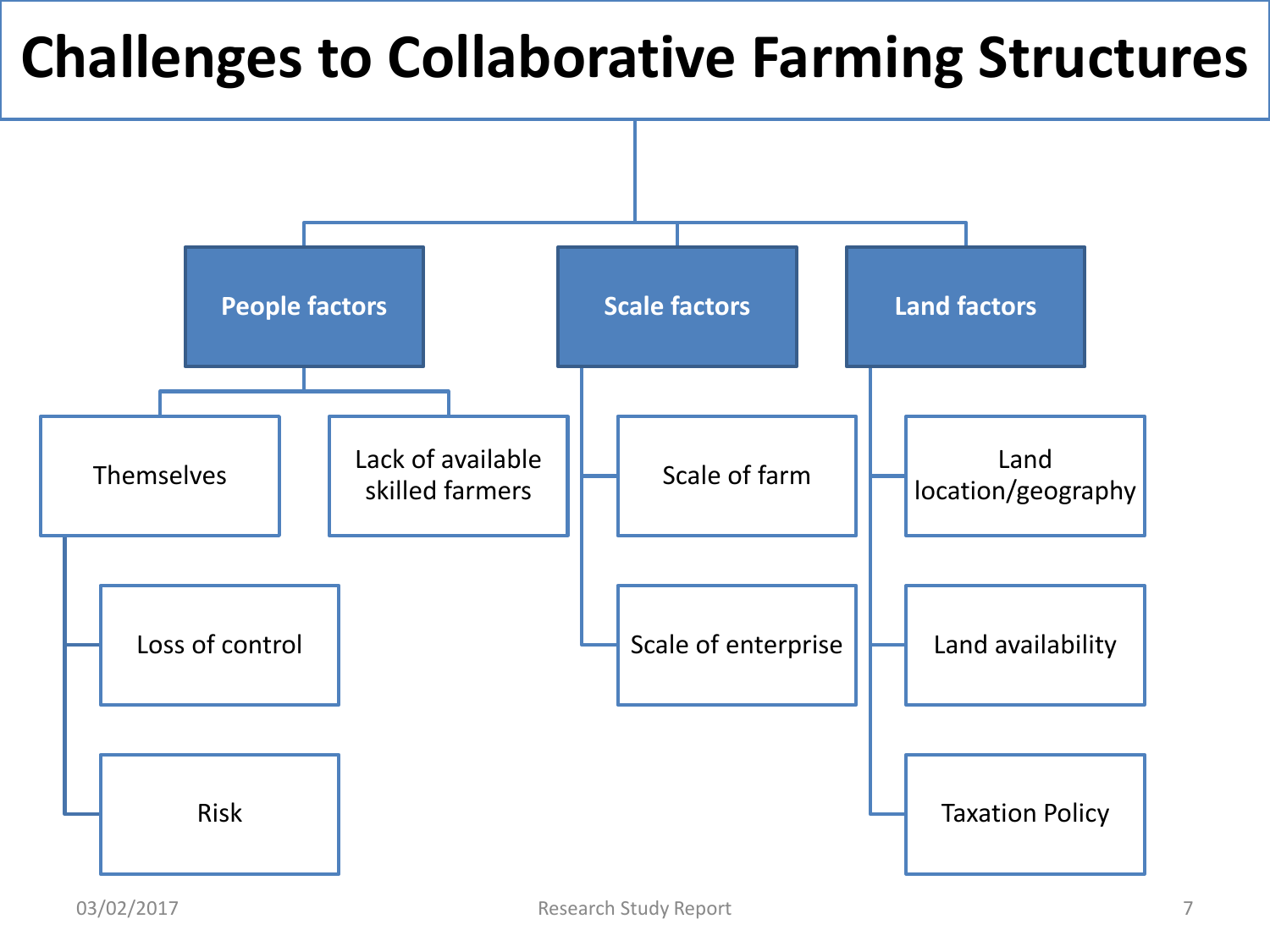## **Conclusions to date**

- The HPDF have progressed their businesses post quota
- CFS will be crucial to meet industry targets
	- Can address future challenges such as average farm size, farmer age, succession and labour availability
- People factors and the "win-win" most important for these arrangements to be successful
	- Trust, developing a working relationship and regular communication fundamental
- The discussion group, family and Teagasc are key influences in the farm decision making process
- More KT support is needed regarding farmer decision making in relation to farm business structures